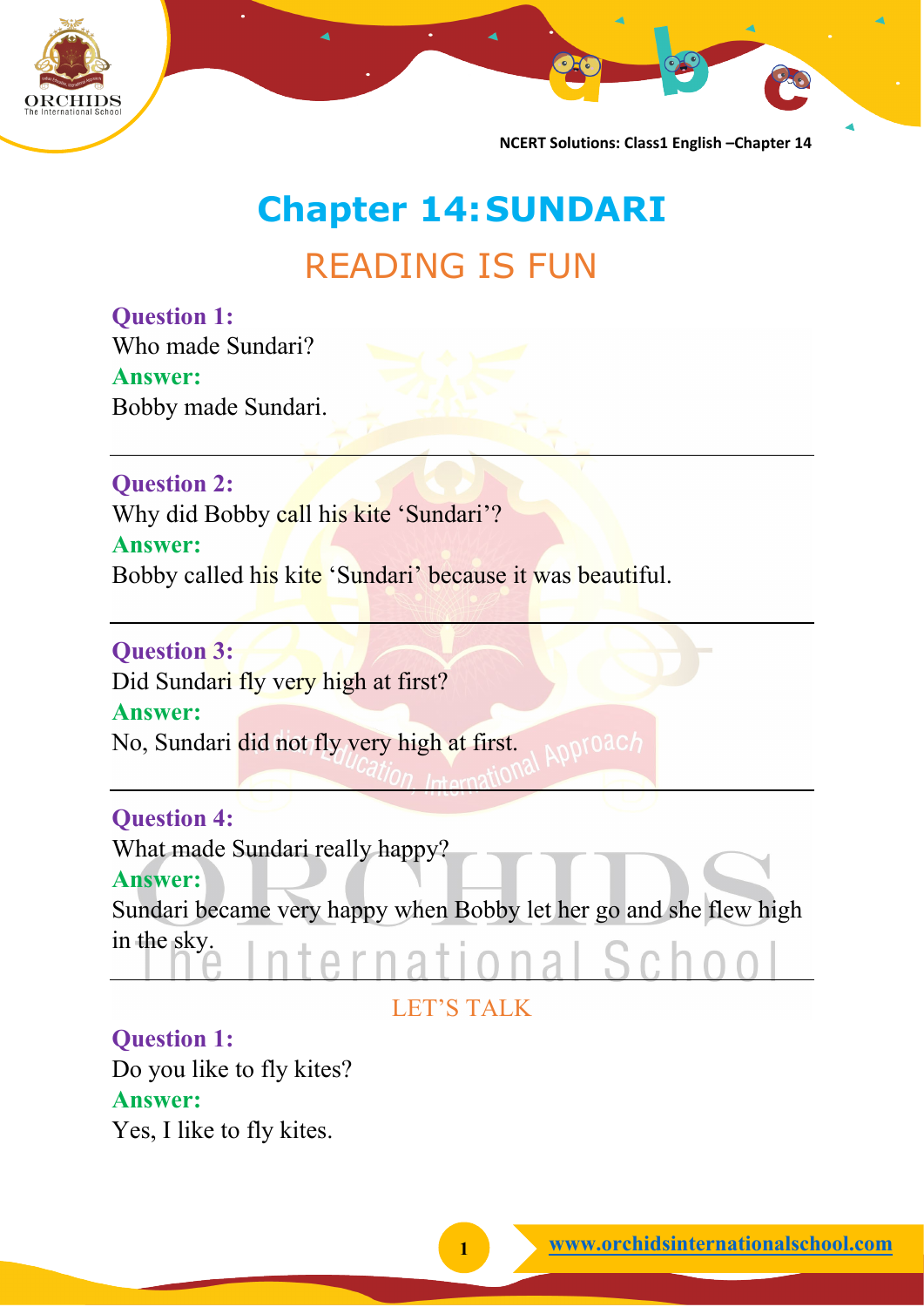

**Question 2:** Who helps you to fly kites? **Answer:** My brother and sister help me to fly kites.

# LET'S SHARE

### **Question 1:**

Tick the objects you need to fly a kite. Colour the kite.



(Note: Colour the kite with your favourite colours)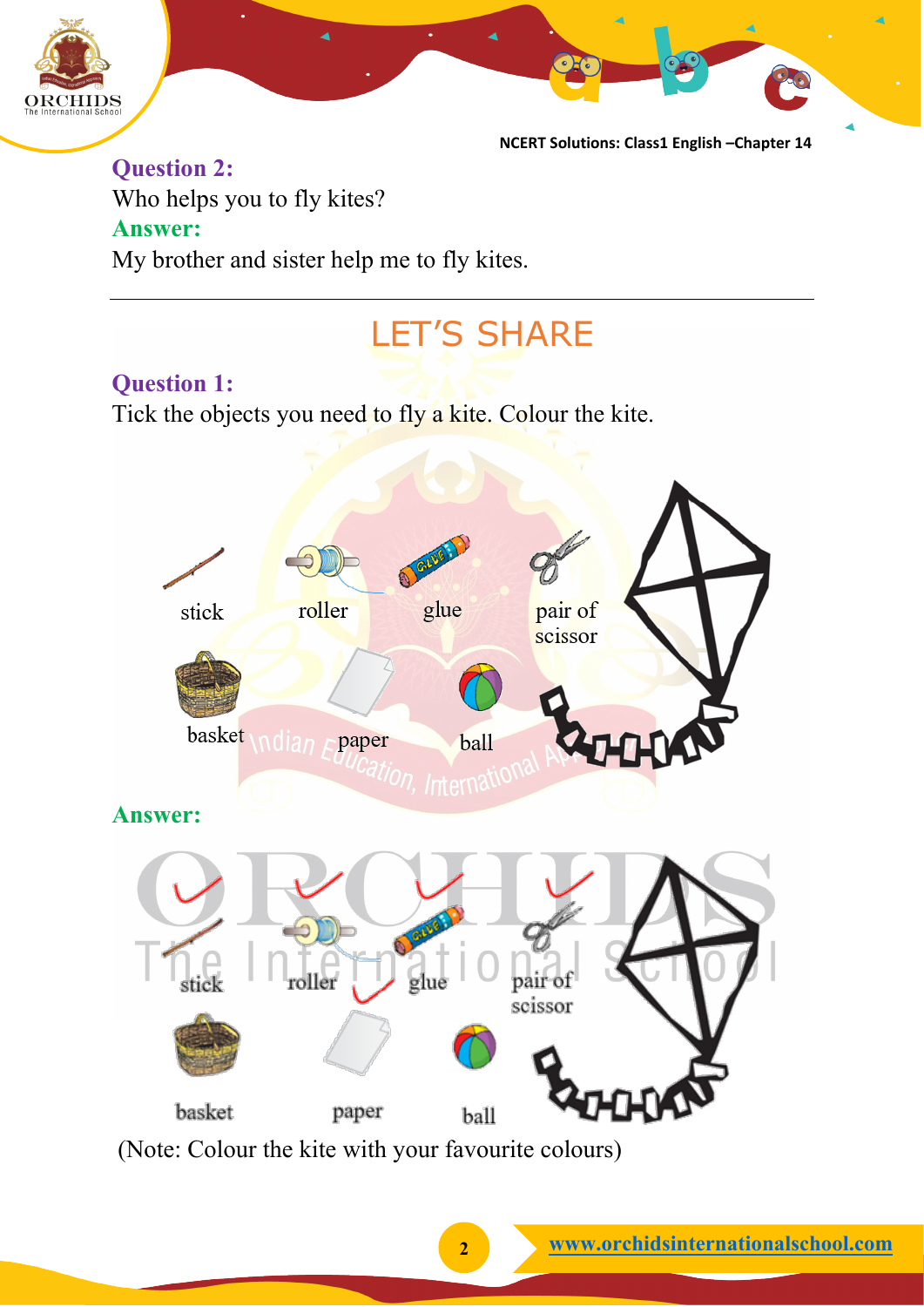

#### **Question 2:**

Name the objects in your own language. **Answer:** In my language i.e. Hindi, the words are called as follows: Roller= Manja Glue= Gond Pair of scissors= Kainchi (Note: The student can write the answer in their language.)

#### **Question 3:**

Trace over the dotted lines.

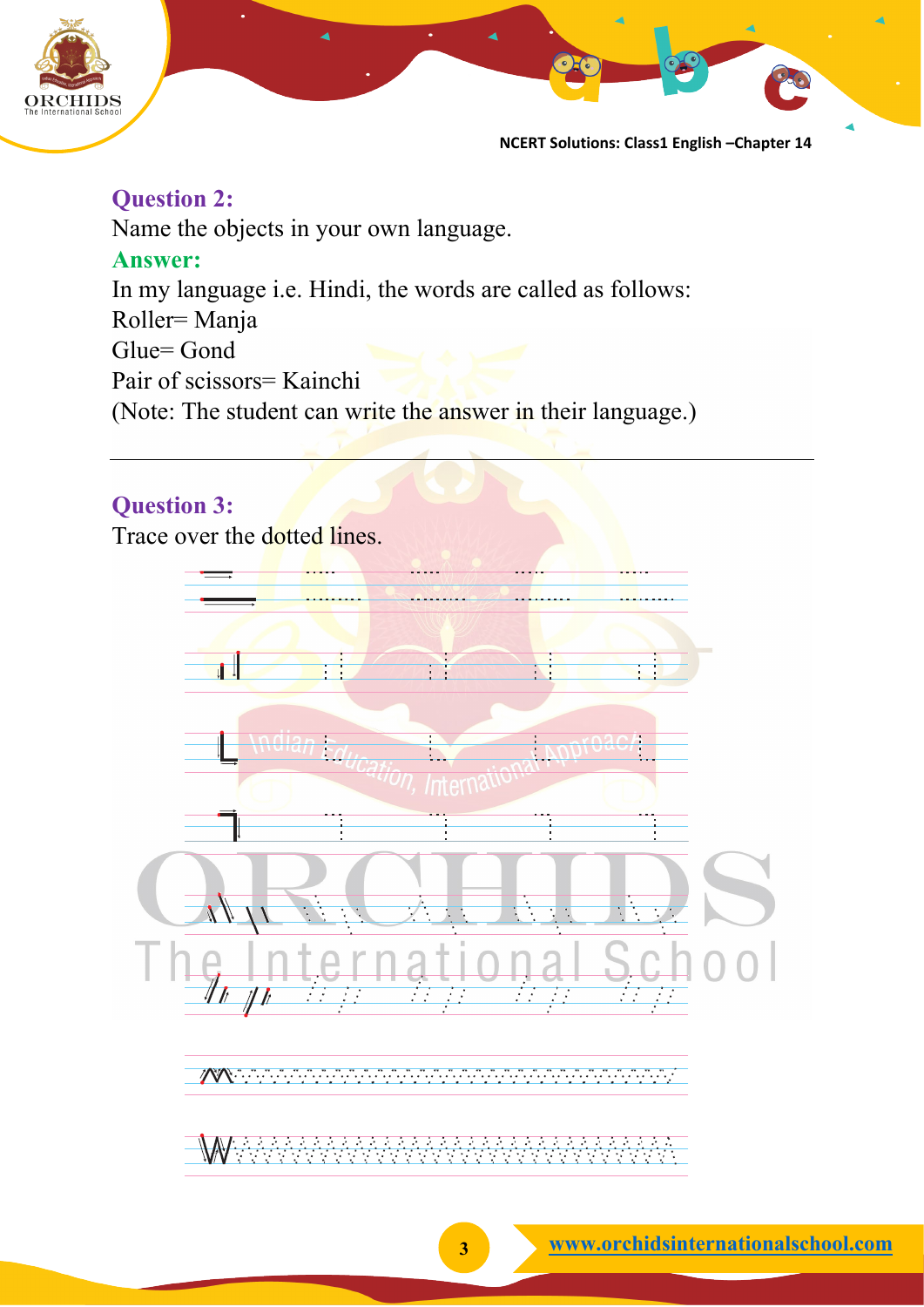



## LET'S DO

Look at the pictures and tell the story in your own words.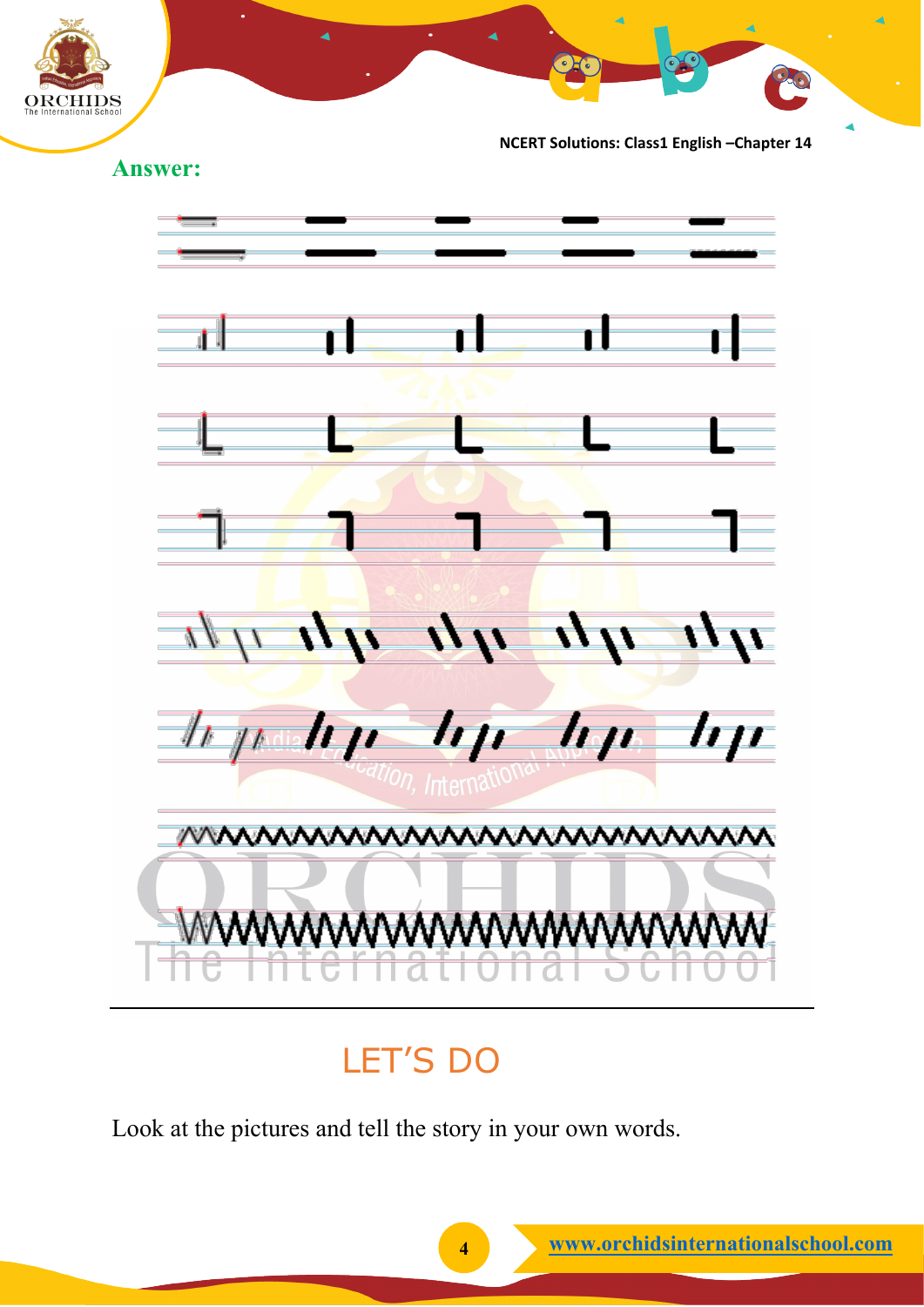

 **NCERT Solutions: Class1 English –Chapter 14**  THE UMBRELLA AND THE CROW



### **Question 1:**

Rearrange the following sentences in the right order to make it into a story on the left page.

- A wind blows.
- $\triangleright$  It is raining.
- $\triangleright$  The crow flies away with the umbrella.
- $\triangleright$  The girl has an umbrella.
- $\triangleright$  The umbrella is now a nest.
- $\triangleright$  The umbrella hangs from a tree.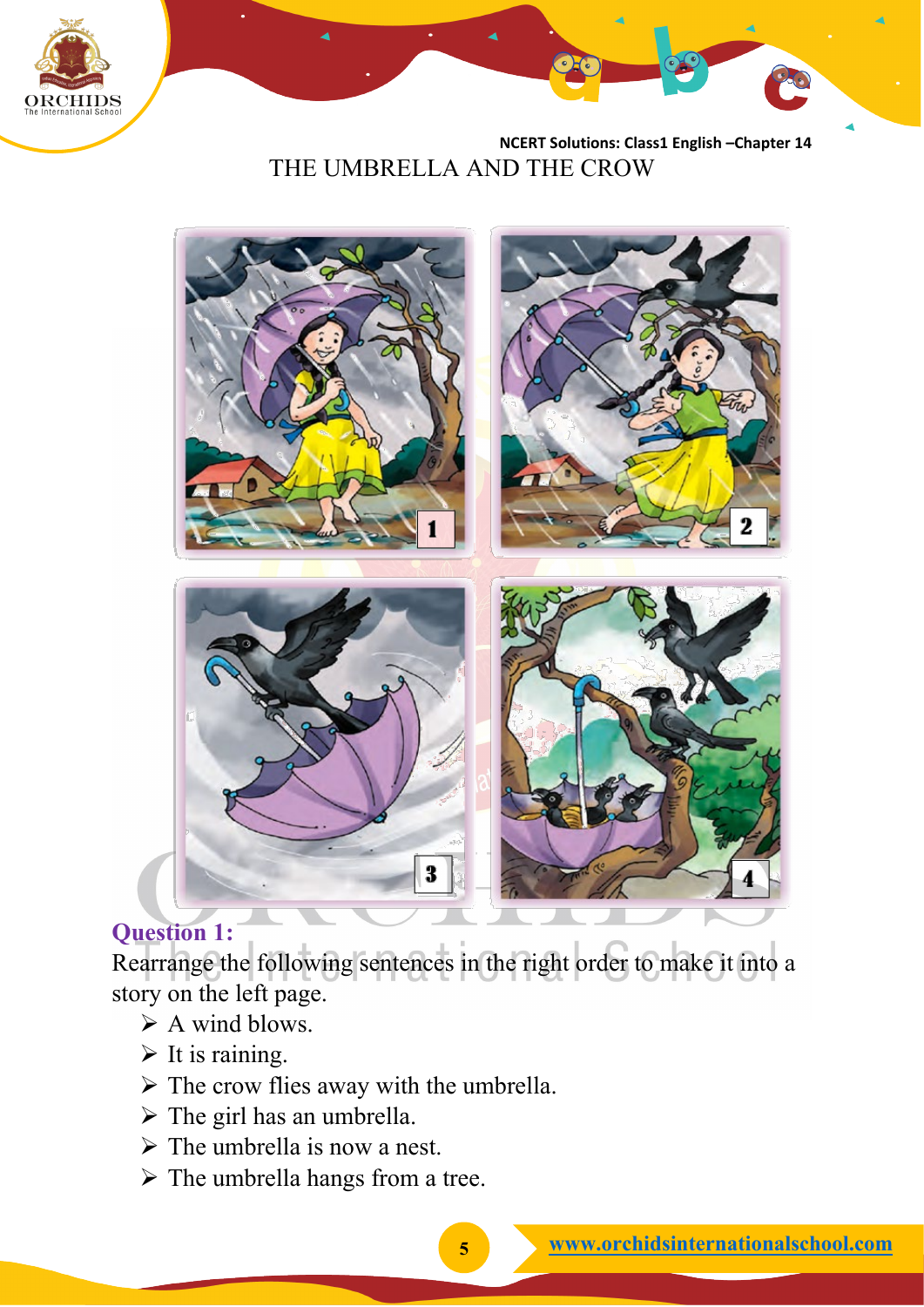

**Answer:** Here is the correct order:

- 1. It is raining.
- 2. The girl has an umbrella.
- 3. A wind blows.
- 4. The crow flies away with the umbrella.
- 5. The umbrella hangs from a tree.
- 6. The umbrella is now a nest.

### **Question 2:**

Now say the story in English using the words rain, wind, crow, nest, is, has, blows, flies.

#### **Answer:**

One day, a girl was holding the umbrella over her head as it was **rain**ing heavily all day. She was walking by a tree when a strong wind **blows** and her grip over her umbrella loosens. Just then a **crow** catches her umbrella with its beak and snatches the umbrella from the little girl.

The crow **flies** far away with the umbrella and keeps it upside down on a tree. The crow builds a **nest** in the umbrella and lays eggs in that nest. Soon, the eggs hatched and chicks start living in the nest.

(Note: The student can write a story on their own) $S \subset \Box$  0 0